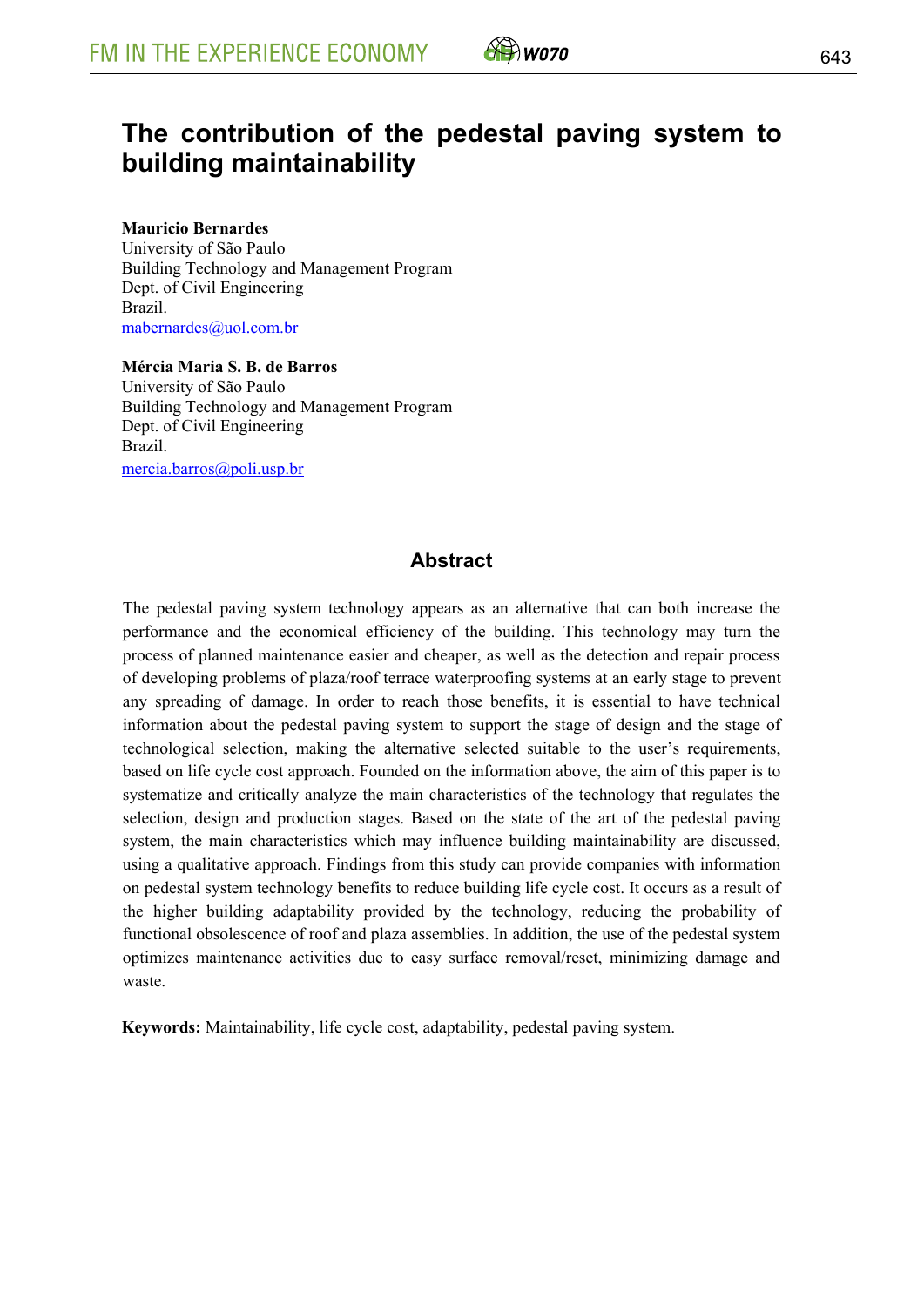## **1. Introduction**

The pedestal paving system can be considered an interesting solution to pave waterproofed plaza decks and roof terraces due to the potential reduction of the whole life cost of a building. It is a technology that allows access to the hydraulic and electrical systems that may be installed in the drainage void, as well as access to the waterproofing system, facilitating the maintenances required by these systems. In addition, it is possible to prevent the early deterioration of the wearing course, which is normally object of problems such as efflorescence, cracks and uneven surface, resulting mainly from the substrate movement. It also enables more freedom for layout changes in external areas and may turn the areas adaptable to change of possible uses, by the execution of supplementary hydraulic and electrical installations. These possibilities allow reducing the chance of functional obsolescence of buildings, increasing their added value. Therefore, it is possible to use this technology as an element of marketing differentiation.

The technology has to be properly applied, that is, duly designed, executed and used, so that the advantages of its use can come to fruition. In this context, the study herein aims to present and discuss this constructive technology, especially in terms of maintainability and reduction of the whole life cost of a building. The study is based on an extensive bibliographical revision with a focus on the main functions of the pedestal system, complemented by a field study (Bernardes, 2009) comprising the analysis of six buildings in operation, in which the technology was applied, and also interviews with the undertakings managers and technology suppliers.

# **2. Characterization of the Pedestal Paving System**

In the course of utilization of roof terraces and waterproofed plazas, surfacing functions were assigned to the protection layers of the waterproofing membrane, being used to pave: ceramic, rock, and pigmented cimenticious slabs, among other types of wearing course. The history of application of such surfaces comprises the use of different methods, with records of failures (CBD 1966; Gomes 1968). This situation encouraged systemic studies, especially in cold weather countries, to analyze the cause of failures, e.g., the study by Schild et al. (1978) in which, among other things, the concern with the integrity of the mortar bed used to set pavers and slabs can be observed.

In those countries where an increasing utilization of a solution called Protected Membrane Roof (PMR) or Up Side Down (USD) took place, proposals were made for wearing surfaces made with sand-set and with pedestal-set paving units. With these non-adhered solutions, the amount of water retained over the waterproofing membrane could be drained quicker, without causing damages to the wearing course (GRIFFIN and FRICKLAS, 1996). In doing so, the Digest 75 (CBD, 1966) stated that proper systems of roof terraces drainage are fundamental, because most terrace surfacing can be displaced by water or frost action.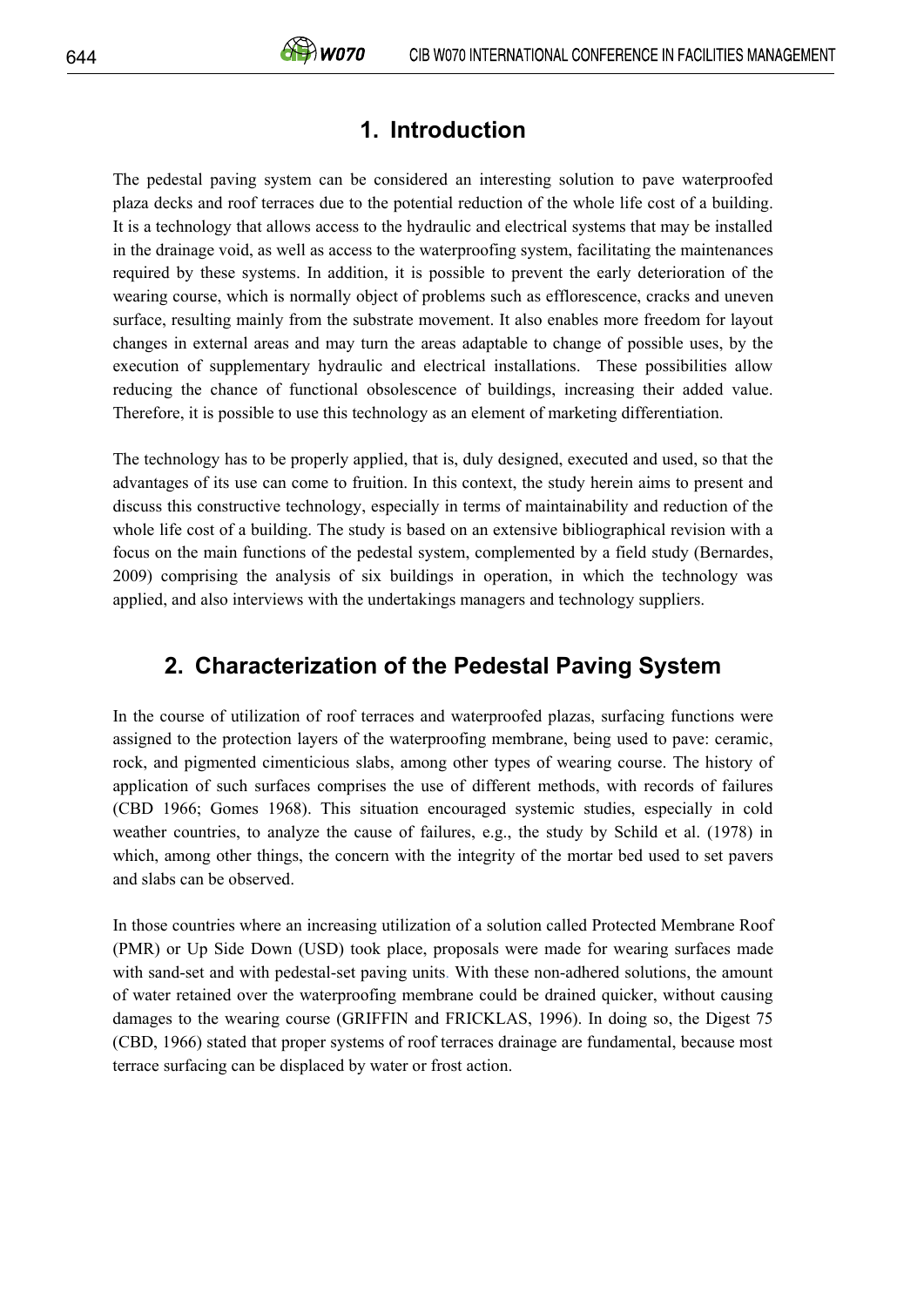

In addition to this concern, other drivers may have propitiated the development of paving methods with sand bed and, later, with pedestals, as for example, the accessibility to installations, equipment and subsurface layers of the roof and plaza deck system, recognized by Griffin and Fricklas (1996) as an advantage of the non-adhered solutions.

The concept of the pedestal-set method dates from the Roman Empire. In the old Roman thermal bath located in the English City of Bath, the environment heating of the so-called west baths and east baths was provided by the blowing of heated air from under a layer of paving slabs which had their corners set over layers of broken paving pieces (Fig.1).



*Fig.1 – Ruins of the floor elevated by stacked flagstones from the Roman thermal bath in the city of Bath (Bernardes and Barros, 2009).*

Today the pedestal system is described as a system in which the paving slabs have their corners placed on typically plastic pedestals, resulting in a level deck and in the concealment of slope, which helps the drainage of stormwater through the open joints existing among those slabs (ICPI, 2008). Normally the pre-manufactured pedestals are conceived to allow height adjustment in order to achieve a levelled surface, besides transferring the loads coming from the paving slabs to the substrate (CSTC 1985). According to the AFNOR NF P 84-204-1-1 (2004), the pedestal system has the role of protecting the waterproof layer while creating a surface for people circulation. The system is illustrated in figure 2:



*Figure 2 – Paving slabs on pedestal*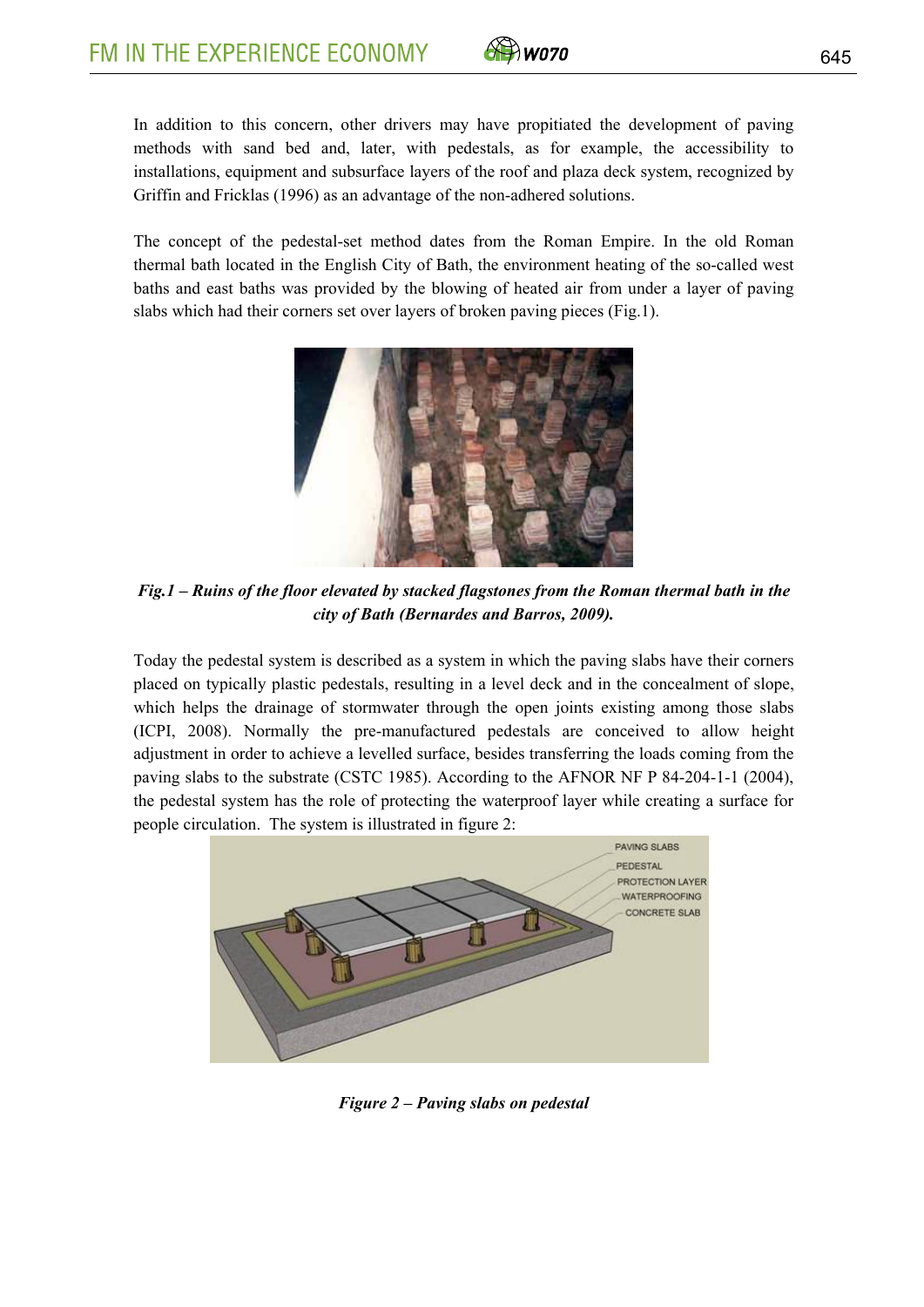Nowadays the pedestal system for pedestrian circulation is a plaza deck and roof terrace surfacing more applied than the type bedded in sand or in mortar (Griffin and Fricklas (1996); LES CAHIERS TECHNIQUES DU BÂTIMENT (2007)). The elements and the main functions of the pedestal system for the circulation of people are described in Table 1, based on Bernardes and Barros (2009):

| <b>FI FMFNT</b>                | <b>MAIN FUNCTIONS</b>                                                                  |
|--------------------------------|----------------------------------------------------------------------------------------|
| <b>PAVING SI ABS</b>           | To form a safe circulation surface                                                     |
|                                | To enhance the esthetical value of the environment                                     |
|                                | To help the mechanical waterproof protection                                           |
|                                | To allow easy access to the lower layers and to the installations of the drainage void |
|                                | To shade roof tops                                                                     |
| <b>PEDESTALS</b>               | To give support and stableness to the wearing surface                                  |
|                                | To guarantee the spacing among paving slabs                                            |
|                                | To adjust the surface level                                                            |
|                                | To correct variations of quote and tilting in the substrate                            |
|                                | To distribute tension on the substrate                                                 |
| <b>JOINTS</b>                  | To hold the system perimetraly                                                         |
|                                | To allow stormwater drainage                                                           |
|                                | To allow small movements of paving slabs                                               |
|                                | To allow the cooling of the drainage void air                                          |
|                                | To allow the substrate water drying                                                    |
| <b>DRAINAGF</b><br><b>VOID</b> | To drain effectively and quickly the water resulting from rain and snow melting        |
|                                | To allow the flow of several installations                                             |
|                                | To allow the temporary retention of intense rain waters                                |

*Table 1 – Elements of the pedestal system and their main functions.* 

 $\hat{\theta}$ W070

Several materials can be used for the system manufacturing. Concrete is largely applied to paving slabs, besides stone, wood and ceramic slabs.

Granite slabs in pedestal systems were advocated by Hunderman and Gerns (ca.2000) as components used for the recovery of the roof terrace of the Kennedy Center for the Performing Arts, due to their lower susceptibility to freeze-thaw damages and their lower propensity to deformations.

As to the pedestals, there are a large number of models all over the world. The products they are made of vary a lot, too, the most common being polymers such as polypropylene, polyethylene, PVC, polycarbonate and expanded polystyrene.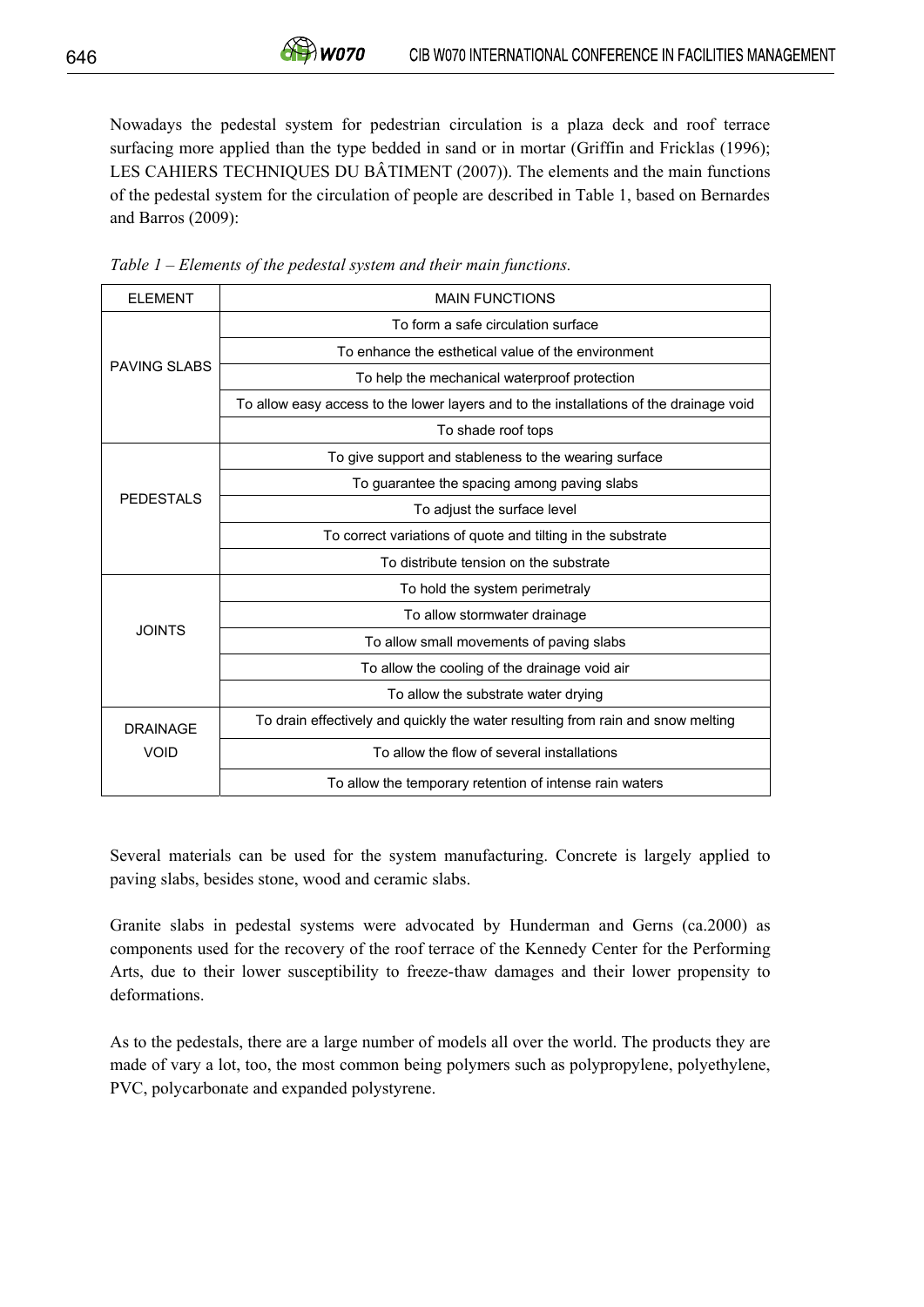

## **3. The Influence of the Pedestal System in the Reduction of the Whole Life Cost of a Building**

The main aspects benefitting the whole life cost reduction of a building through the use of the pedestal system are: durability, maintainability and obsolescence, which are addressed below.

## **3.1 Durability**

The ASTM C981 (2005) addresses the importance of sufficient drainage for plaza systems and highlights that it must be able to minimize the saturation cycles of the wearing surface and its substrate, as some materials used in the wearing surface absorb water and can deteriorate when subjected to the freeze-thaw cycling.

As stated by Griffin and Fricklas (1996), in a roof terrace, the advantage the pedestal system has over the sand-set system is that it fosters a quicker and more effective drainage. In addition, the first allows ventilation drying of subsurface areas, whereas the second does not. It is believed that such characteristics of the pedestal system wearing surface allow an enhancement of the paving system life cycle, which can obviously be considered as added value to owners since, according to Chew et al. (2004), these owners have required more durable buildings.

Ruggiero and Rutila (1990) also emphasized the importance of the efficient drainage propitiated by the pedestal system through the joints among the paving slabs, accounting for preventing problems associated to the freezing of support beds used in other laying techniques. The authors claim that plazas historically presented problems resulting from the lack of drainage within the system components, resulting in long-term deterioration of waterproofing membrane and wearing surface.

Another point for the durability of the paving surfaces with the use of the pedestal system is mentioned on the AFNOR NF P 84-204 -1 (2001) when it emphasizes that in roof terraces, this technology minimizes the thermal shock of the waterproofing layer. It is clear that this also happens in the plazas. According to Wong et al. (2003), the roofing materials shielded from direct exposure to solar radiation and not submitted to intense temperature variations would be more durable. A longer roofing system service life would mean fewer roof replacements and hence, the reduction of maintenance and replacement costs.

### **3.2 Maintainability**

Dunston and Williamson (1999) define optimal maintainability as being: "The design characteristic which incorporates function, accessibility, reliability, and ease of servicing and repair into all active and passive system components", that minimize the costs included and maximize the "benefits of the expected life cycle value of a facility."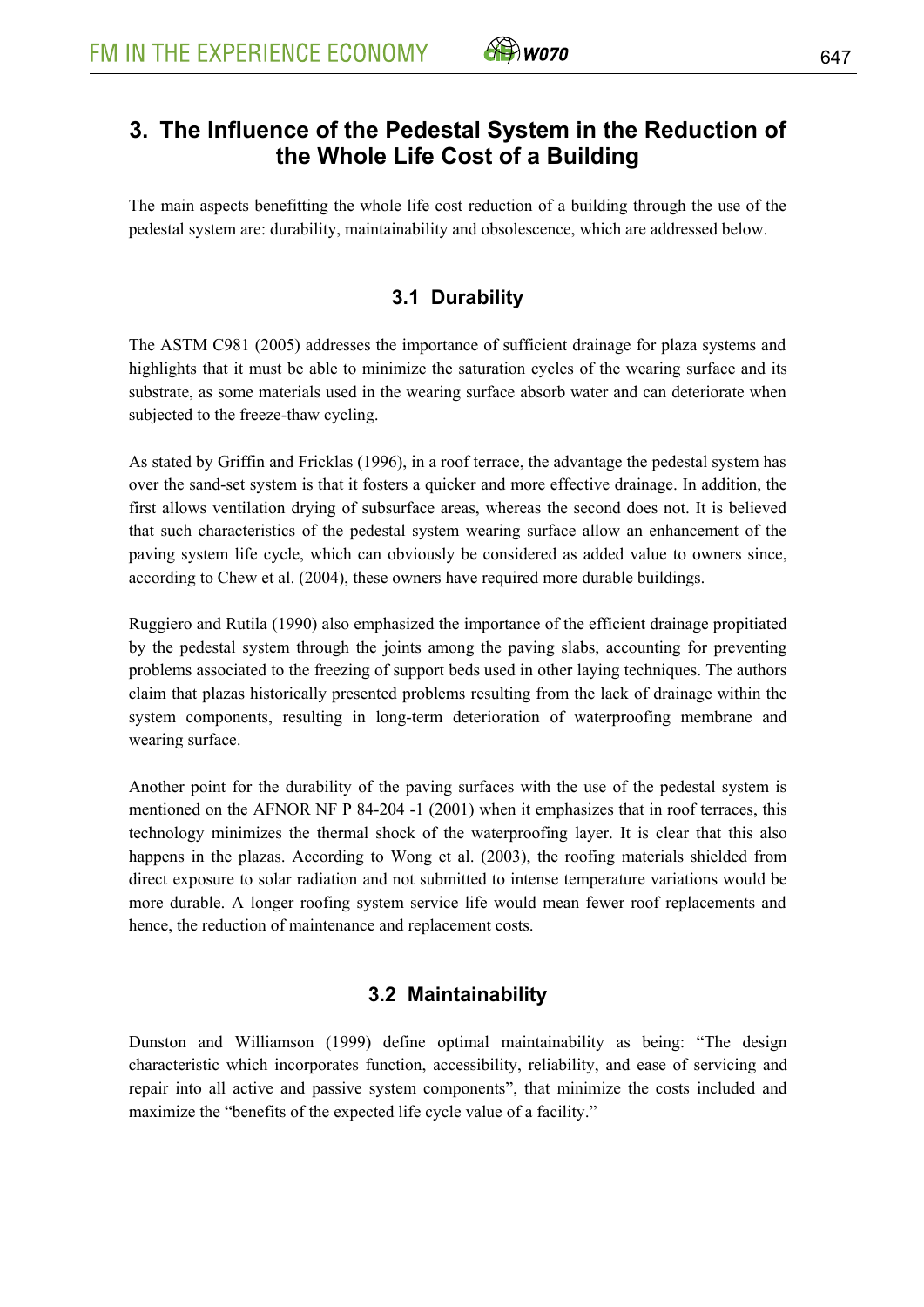According to Silva et al. (2004), in the last decades, researches realized the importance of maintainability of the buildings in order to reduce costs and achieve better functioning of facilities. In addition, they emphasize that the lack of attention to the matter of maintainability during the design and construction phases has hampered and made the maintenance process more expensive.

Not foreseeing proper and sufficient space so that maintenance works can be performed and, to design permanent fixtures - which should be removable at the performance of maintenance - are design failures that jeopardize the building maintenance process (Assaf et al., 1996). A research made by Chew et al. (2004) in Hong Kong, revealed that up to 40% of maintenance faults were related to design. Assaf et al. (1996) mention studies in which some building defects are considered to be associated with the lack of accessibility to services.

According to Ruggiero e Rulita (1990) and AFNOR NF P 84-204 -1 (2001), the use of the pedestal system can ease the temporary removals of the wearing surfaces (Fig.3), which strongly contributes to its maintainability.



*Fig.3 – Simulation of maintenance in a pedestal system with granite slabs in a commercial building in the city of São Paulo (Bernardes, 2009).* 

For this to be possible, it is the designer's duty to limit the weight of the paving slabs, allowing safe handling by means of manual processes, using proper tools or mechanized techniques in order not to cause injuries to employees. In Brazil, for example, the paving slabs typically commercialized are 35kg in weight and dimensions are of approximately 60 x 60 x 4 cm (concrete paving slabs), being handled with a fixture similar to the one shown in figure 3.

According to Ruggiero and Rulita (1990), the use of wearing surfaces that are disassembled with relative ease results in more serviceable systems. They add that, ideally, in order to enable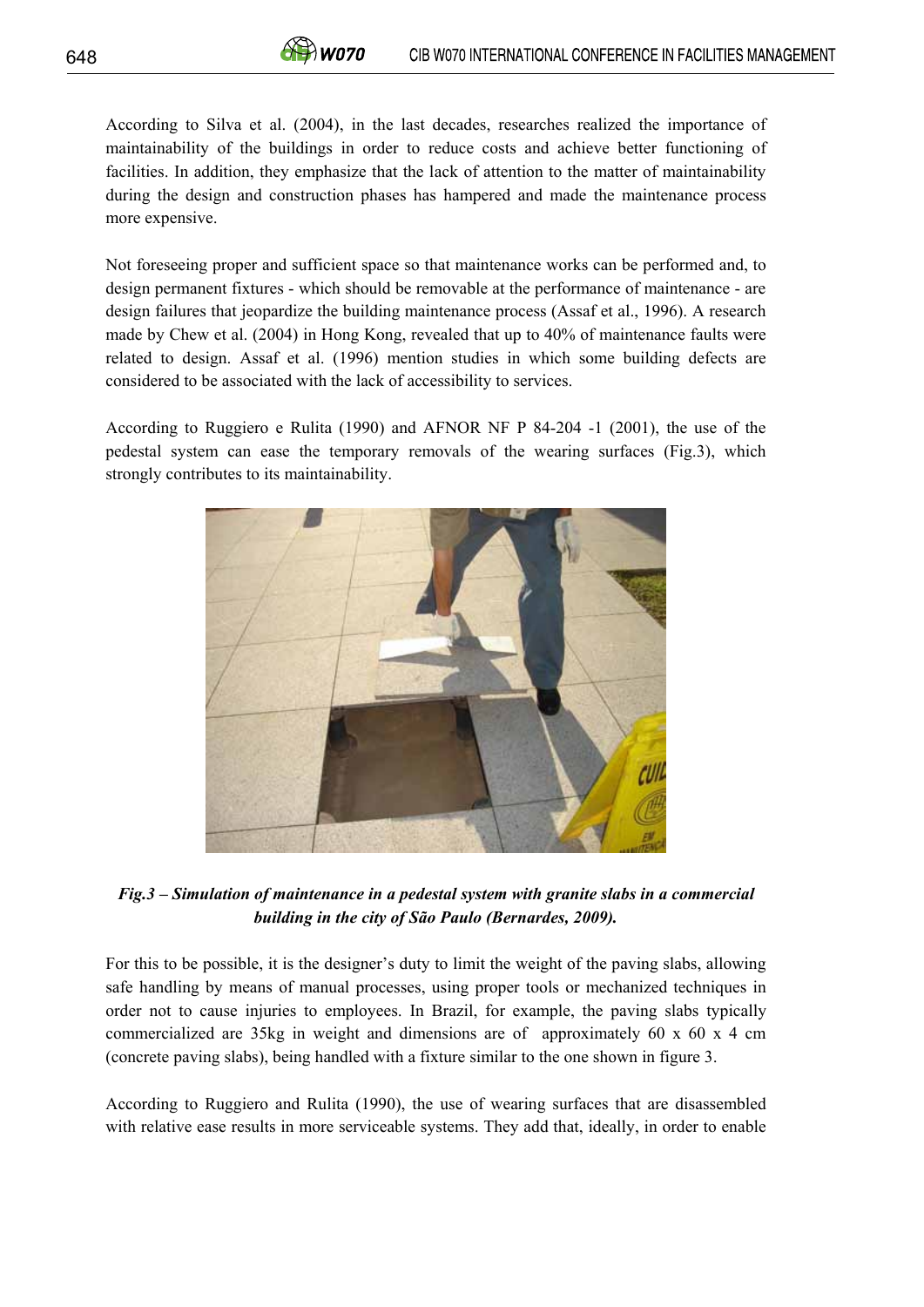

the maintenance and trouble shooting of system components, the wearing surface must consist of small modular components that facilitate temporary removals and reinstallation, being this an important characteristic of the pedestal system.

Barret et al. (1988), MacElroy and Winterbottom (2000) and ICPI (2008), emphasize the ease of maintenance and repair of the waterproofing system as an advantage of the utilization of the pedestal system in relation to other methods. The ICPI (2008) adds that after repairs, the components can be reinstalled without evidence of movement and that the replacement of the paving slabs, when damaged, is made easier. Hunderman and Gerns (ca.,2000) highlight that, additionally, there is simplicity in the maintenance of the drainage system.

The Digest 75 (CBD,1966) had already stated that the plenum formed with the use of pedestal systems can have enough space to allow maintenance works, without disturbing the surfacing. The waterproofing ease of maintenance was also an argument so that the Headquarters - Department of the Army (1993), recommended the application of pedestal systems in plazas.

Reroofing is an operation that causes inconveniences. Comparatively, rewaterproofing is an economic disaster, because a waterproofing membrane is far less accessible than a roof membrane (Griffin and Fricklas 1996). The research made by Bernardes and Barros (2009) identified that in one of the buildings the expense with the repair of an earth-covered membrane was around seven times the initial cost of waterproofing.

Upon the potential maintenance costs with the application of adhered surfacing, it is evident the importance of more and more using the concept of maintainability applied to the parts of the building, so that the investment in maintenances are rationalized and the life-cycle cost (LCC) is reduced, even if it results in higher initial costs. As stated by Dunston and Williamson (1999), designers must be able to demonstrate that cost increments in the design stage and construction, due to designing for maintainability, can be offset by reduced maintenance costs.

#### **3.3 Obsolescence**

Another favourable aspect for the reduction of a building LCC by the application of the pedestal system is the possibility to use the drainage void space for placing several building installations systems, e.g., fire extinction hydraulic systems, garden faucets, lighting circuits (fig.4), rain water pipe deviations in apartment rooftop, among others installations that are still to come. This benefit, resulting from the use of the pedestal system, allows higher flexibility in the use of spaces, then reducing the risk of buildings functional obsolescence (Bernardes 2009).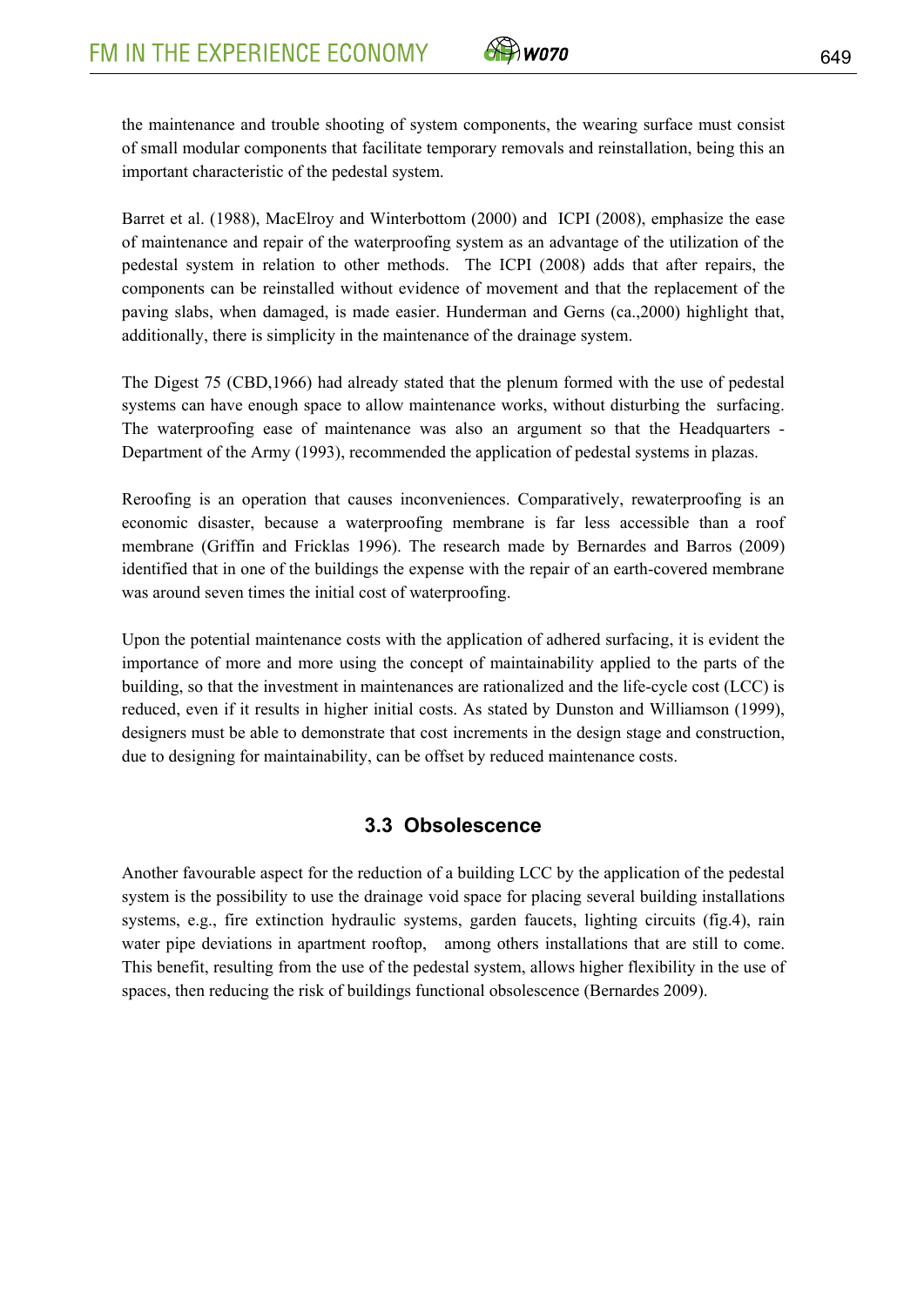

*Fig.4 – Installation embedded in the drainage void area of a pedestal system in a commercial building in the City of São Paulo (Bernardes 2009).* 

As stated by Allehaux and Tessier (2002), when the capacity to perform the function to which an element was conceived for is reduced, such element turns to be functionally obsolete. They also add that in office buildings the greatest causes for this occurrence are related to building services and especially to technical installations design. For them, besides reducing the market value of the office buildings, the functional obsolescence of these systems is considered one of the main causes of their obsolescence. For the evaluation of this type of obsolescence, the authors identified several aspects, among them the compliance with user's needs, flexibility and maintainability.

It is added that a part of a building, when considered functionally obsolete, will have achieved the end of its service life and, from then on, it will have to rely on an onerous modernization process in order to return to its functionality. This process, many times, implies the replacement of materials and components and their final disposal counts on desirable and increasingly environmental restrictions.

In the initial brief to designers, building owners should prioritize systems that benefit the maintainability while reducing the potential of the building functional obsolescence, which is recognized with the utilization of the pedestal system, able to foster higher adaptability to the roof terrace/plaza decks and to the building installations placed in the drainage void, meeting the changes in user's needs.

# **4. Life-Cycle Cost (LCC)**

According to Lounis et al. (1998), life cycle cost (LCC) analysis is "a method of assessing the economic performance of a project or project alternatives over a designated study period, and encompasses all relevant costs including the costs of designing, purchasing/leasing,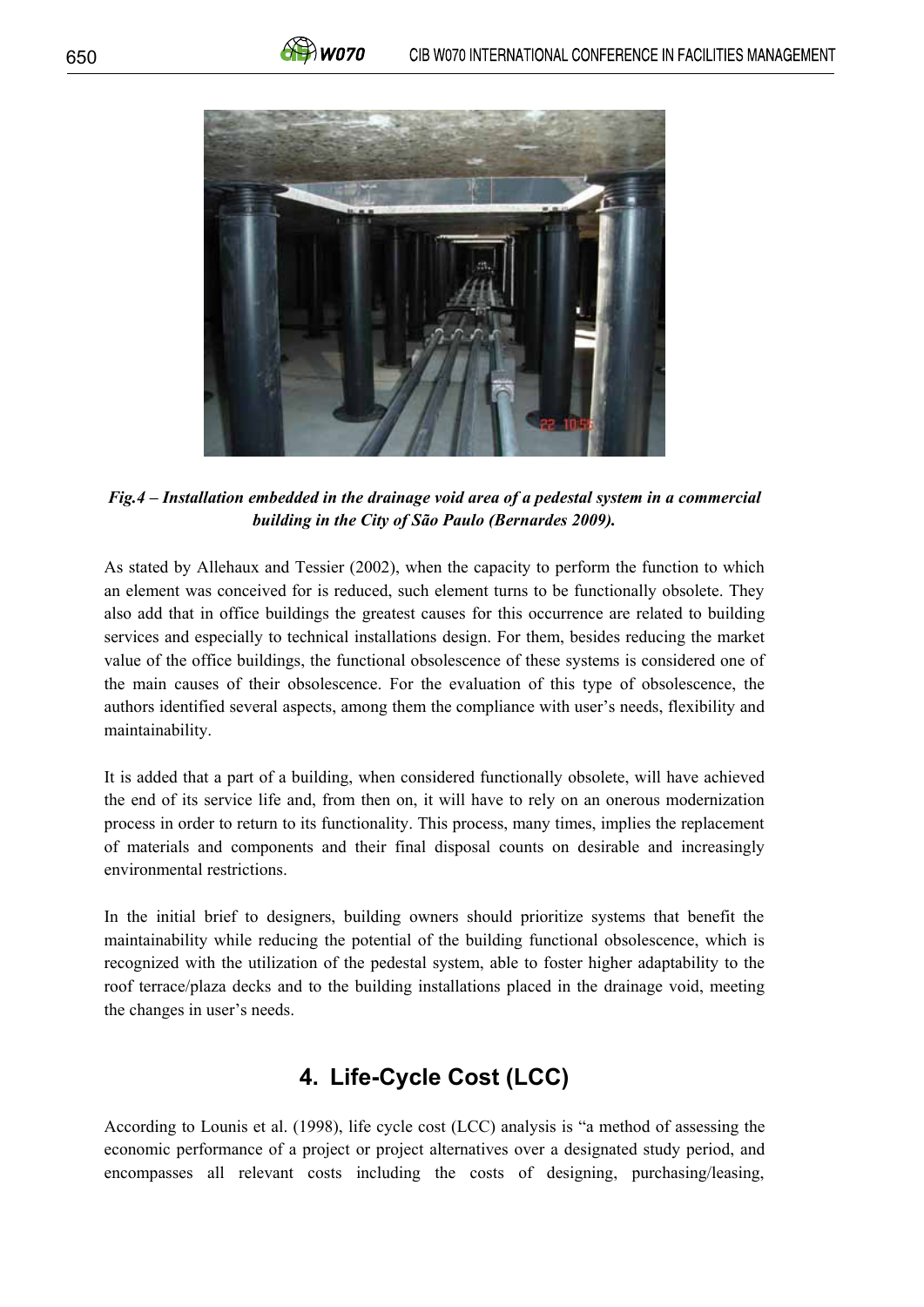<u>.</u>



constructing/installing, operating, maintaining, repairing, replacing, and disposing of a particular building or system", at the end of its life. In addition, Wang N, et al (2009) state that the life cycle assessment is the best way to merge the long-term environmental and economical evaluations of building designs.

As stated by Griffin and Fricklas (1996), although the pedestal system has a more complex design and execution, and probably presents higher initial cost, it allows easier access for maintenance and repair of subsurface components. As a result, there is the possibility to reduce the building operational cost making the system economically more attractive.

The WBDG (2007) helps the evaluation of the importance to reduce a building operational cost when it states that, viewed over a 30-year period, the operation and maintenance costs account for approximately three times the initial building costs (earlier design, development, construction, and manufacturing activities).

According to the BRE  $(2000)^1$  apud Chew et al. (2004), the LCC concept must take into account other factors such as: the life expectancy of a building component and energy efficiency. Regarding the energy efficiency concept, Gomes (1968) emphasized that the use of the pedestal system is recommended in a roof terrace when the aim is to enhance its thermal performance, because this system provides shade and a ventilated plenum above the waterproofing, which minimizes its superficial temperature. For the author, the action of the solar radiation over the roof terrace is reduced by the insulation provided by the ventilated plenum of the pedestal system. As a result, the cooling costs of the building are believed to be lower.

pedestal system solution when taking into account the expenses with repair and replacement of the waterproofing layer, which occurs with no damage to the wearing surface. As stated by Bernardes (2009), the initial cost of a pedestal system in Brazil, if compared to adhered surfacing alternatives of roof terraces and plazas, is normally superior for a same type of surfacing material. However, for the author, a lower whole life cost is to be expected to the

the building owner for deciding on the amount of money that can be spent and the length of life required for a building in the early stages of any building program (Chew et al. 2004). Bernardes (2009), supported by the concepts of ABNT NBR 15575 (2008), suggests, to the typical Brazilian utilizations of the pedestal system, a minimum design life of 20 years for the paving slabs, stating that there would be technical and economic possibilities of estimating 40 years, according to experiences reported in other countries. This minimum period suggested aimed to discipline the commercialization of the system in Brazil, due to the absence of codes of practice, standards and technical regulations, without forgetting the autonomy and obligation of

<sup>&</sup>lt;sup>1</sup> Building Research Establishment (BRE). (2000) "Centre for whole life performance" October 2000, <http://www.bre.co.uk/whole\_life/buildingfabric/>.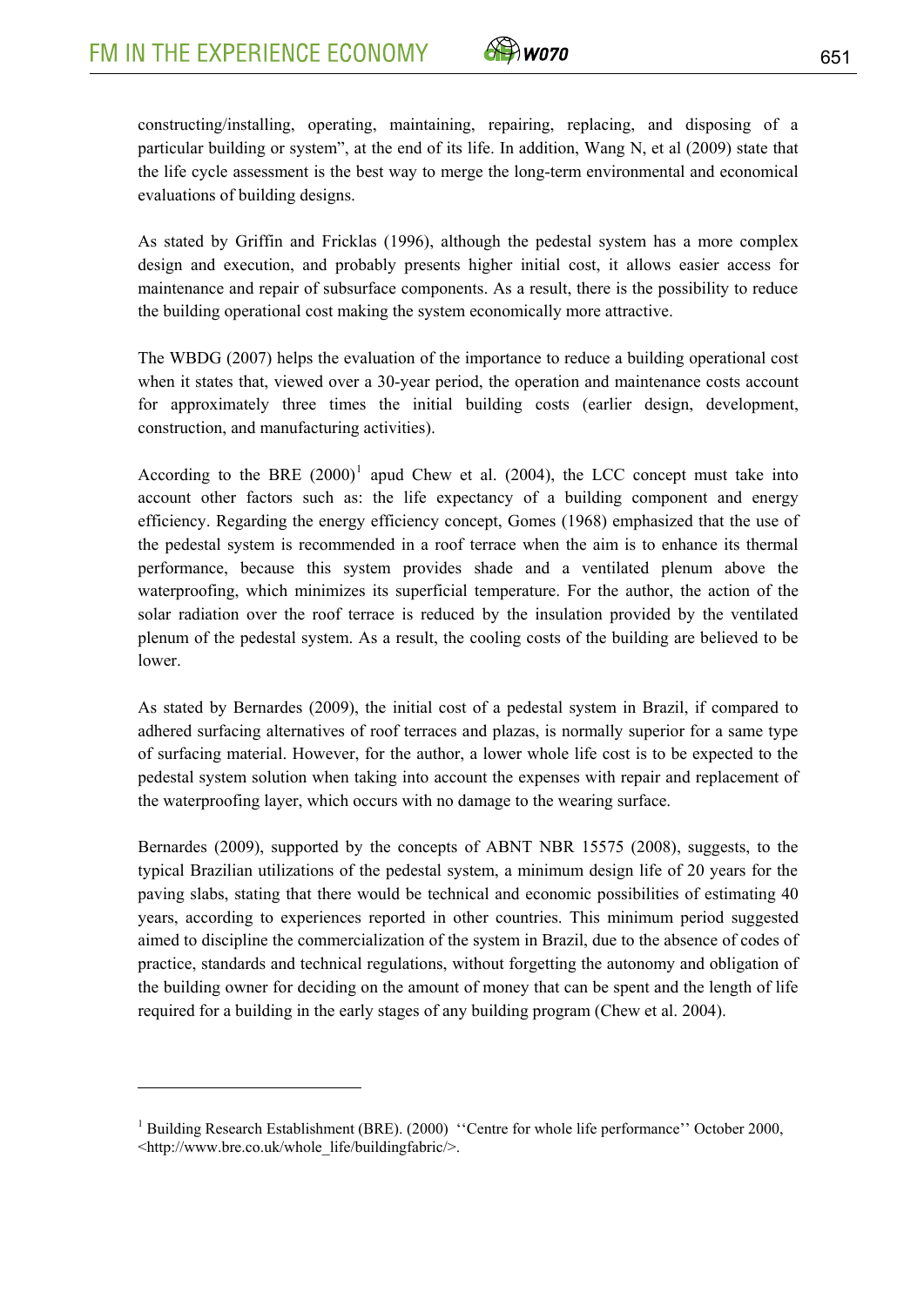# **5. Conclusions**

The study has identified the main functional characteristics of a pedestal system that favours the whole life cost reduction of a building. Emphasis is given to the rationalization of the maintenance process of paving layers and of subsurface installations (maintainability); the adaptability provided to the external spaces upon the user needs alterations, reducing the building functional obsolescence potential; the reduction of operational costs given by the thermal insulation provided; and the increase of service life expectancy of the several elements of the roof terrace/plaza systems, mostly the waterproofing layer. Such issues must be incorporated to the owners' expectations regarding buildings, maximizing investments in a long-term point of view, while reducing the use of other resources, non-renewable and increasingly depleted.

## **References**

Allehaux, D., and Tessier, P. (2002). " Evaluation of the functional obsolescence of building services in European office buildings" Energy and Building., 34, 127-133.

American Society for Testing and Materials (ASTM). (2005). "Standard guide for design of built-up bituminous membrane waterproofing systems for building decks." ASTM C 981, Pennsylvania.

Assaf, B.S., Al-Hammad, A.M., and Al-Shihah, M. (1996). "Effects of faulty design construction on building maintenance." J. Performance of Constructed facilities., 10(4), 171- 174.

Associação Brasileira de Normas Técnicas (ABNT). NBR 15575 – edifícios habitacionais de até cinco pavimentos - desempenho. Parte 1-6. Rio de Janeiro, 2008. 251p.

Association Française de Normalisation (AFNOR). (2001). "Travaux d'étanchéité des toituresterrasses avec éléments porteurs en maçonnerie - partie 1: cahier des clauses techniques." AFNOR NF P 84-204-1 (D.T.U. 43.1), Paris.

Barret, J., Bertholon, P., and Marié, X. (1988). Terrasses Jardins, Syros Alternatives, Paris.

Bernardes, M. (2009). "Tecnologia construtiva de piso elevado para áreas externas de edifícios." MS Thesis, The Univ.of São Paulo, Brazil.

Bernardes, M., and Barros, M. M. S. B. (2009). "Tecnologia construtiva de piso elevado para áreas externas de edifícios." Boletim técnico PCC 534, The Univ. of São Paulo, Brazil.

Canadian Building Digest (CBD). (1966). "Roof terraces." CBD 75, Division of Building Research – National Research Council, Ottawa.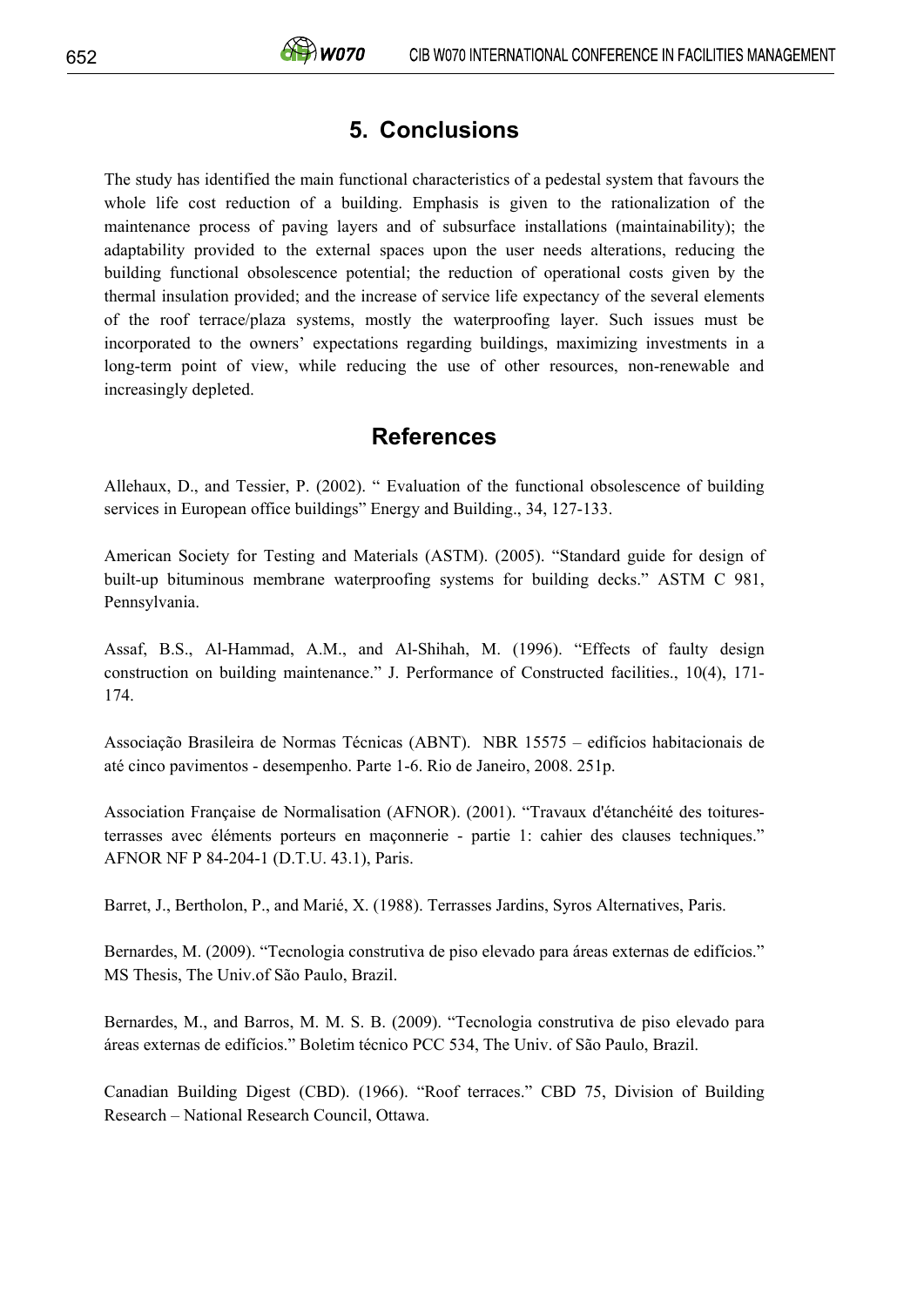

Centre Scientifique et Techinique de la Construction (CSTC). (1985). "Les Balcons-Terrasses: Exigences relatives au support et à l'étanchéité – Régles de pose des carrelages et dallages.", **Bruxelles** 

Chew, M.Y.L., Tan, S.S., and Kang, K.H. (2004). "Building maintainability – Review of state of the art." J. Archit. Eng., 10(3), 80-87.

Dunston, P.S., and Williamson, C.E. (1999). " Incorporating maintainability in constructability review process." J.Management in Engineering. 15 (5), 56-60.

Gomes, R.J. (1968). "Coberturas em terraço.", Informação técnica – Edifícios – ITE 01 - Laboratório Nacional de Engenharia Civil - LNEC, Lisboa.

Griffin, C.W., and Fricklas, R.L. (1996). Manual of low-slope roof systems. 3rd edition, McGraw-Hill, New York.

Headquarters, Department of the army, Technical Manual TM 5-805-14 – Roofing and Waterproofing, May 1993. (available online http://www.usace.army.mil/ publications/armytm/tm5-805-14/entire.pdf. [accessed on 02/05/2008]).

Hunderman, H., Gerns, E. Renovation of the roof terrace plaza at the Kennedy Center for the performing arts. (available online http://www.unesco.org/archi2000/pdf/gerns.pdf. [accessed on 06/05/2008]).

Interlocking Concrete Pavement Institute (ICPI). (2002). "Concrete paving units for roof decks." ICPI Tech Spec 14, revised in April 2008. (available online http://www.icpi.org/techspecs/ index.cfm?id=33&tech=14 [accessed on 02/05/2008]).

Les Cahiers Techniques du Bâtiment (2007). "Couverture: les protections de terrasses accessibles." 272, 69-73.

Lounis, Z., et al. (1998). "Towards Standardization of Service Life Prediction of Roofing embranes" roofing Research and Standards Development: 4th. Volume, ASTM STP 1349, T. J. Wallace and W.J. Rossiter, Jr., Eds., American Society for Testing and Materials.

MacElroy, W.P., and Winterbottom, D. (2000). "Up on a pedestal." Landscape Archit., 79, 66- 69 and 78-80.

Ruggiero, S.S., and Rutila, D.A. (1990). "Principles of design and installation of building deck waterproofing." In: Building deck waterproofing. Laura E. Gish - Philadelphia. ASTM Special Technical Publication: 1084, 5-28.

Schild, E. et al. (1978). Structural failure in residential building: flat roofs, roof terraces, balconies, Crosby Lockwood Staples Frogmore, London.